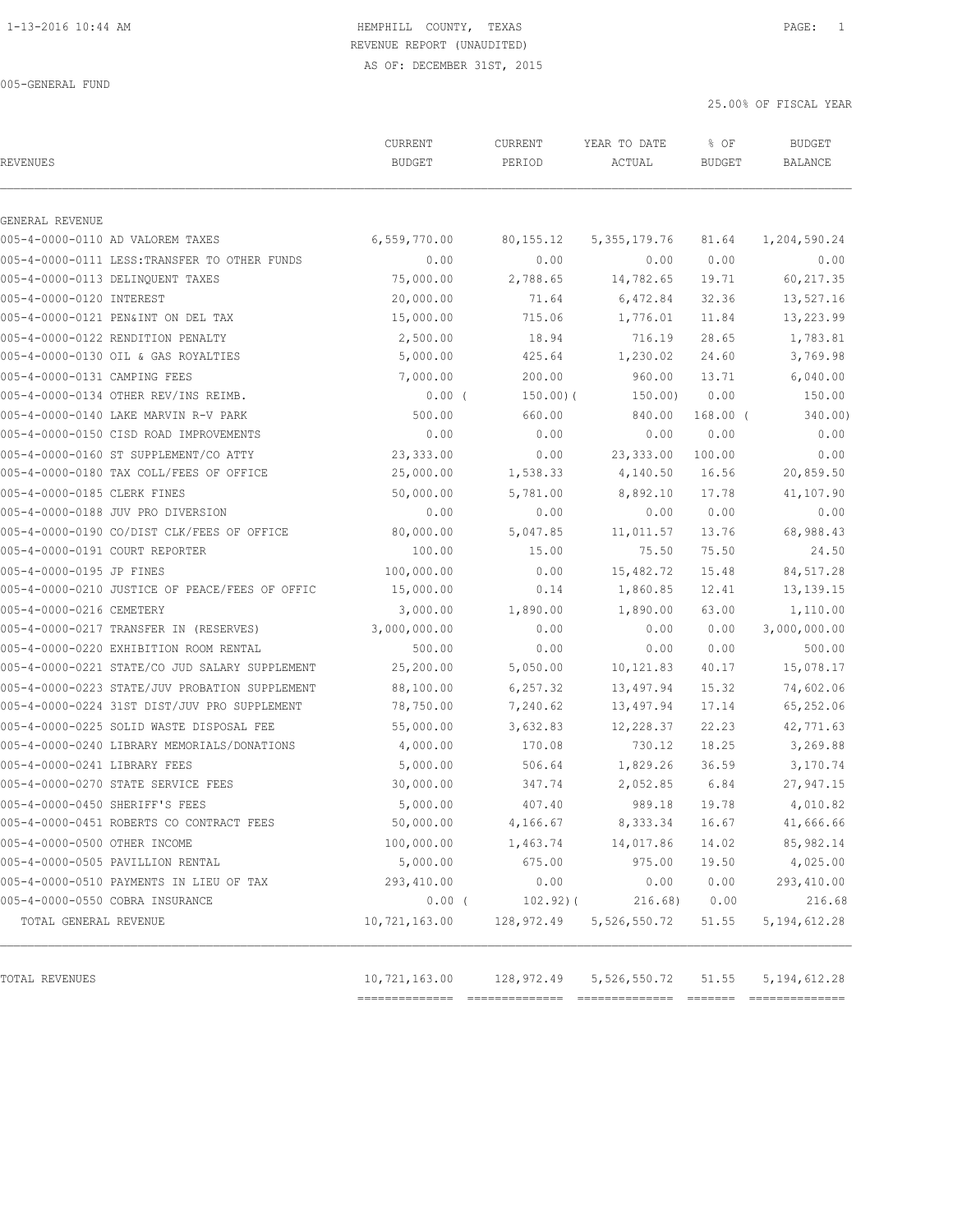008-LAW LIBRARY

| REVENUES                                   | CURRENT<br><b>BUDGET</b> | CURRENT<br>PERIOD | YEAR TO DATE<br>ACTUAL | % OF<br>BUDGET | BUDGET<br><b>BALANCE</b> |
|--------------------------------------------|--------------------------|-------------------|------------------------|----------------|--------------------------|
|                                            |                          |                   |                        |                |                          |
| GENERAL REVENUE                            |                          |                   |                        |                |                          |
| 008-4-0000-0110 TRANSFER FROM FUND BALANCE | 0.00                     | 0.00              | 0.00                   | 0.00           | 0.00                     |
| 008-4-0000-0550 COURT FEES-LAW/LIB         | 2,400.00                 | 105.00            | 385.00                 | 16.04          | 2,015.00                 |
| TOTAL GENERAL REVENUE                      | 2,400.00                 | 105.00            | 385.00                 | 16.04          | 2,015.00                 |
|                                            |                          |                   |                        |                |                          |
| TOTAL REVENUES                             | 2,400.00                 | 105.00            | 385.00                 | 16.04          | 2,015.00                 |
|                                            | ___________              |                   |                        |                |                          |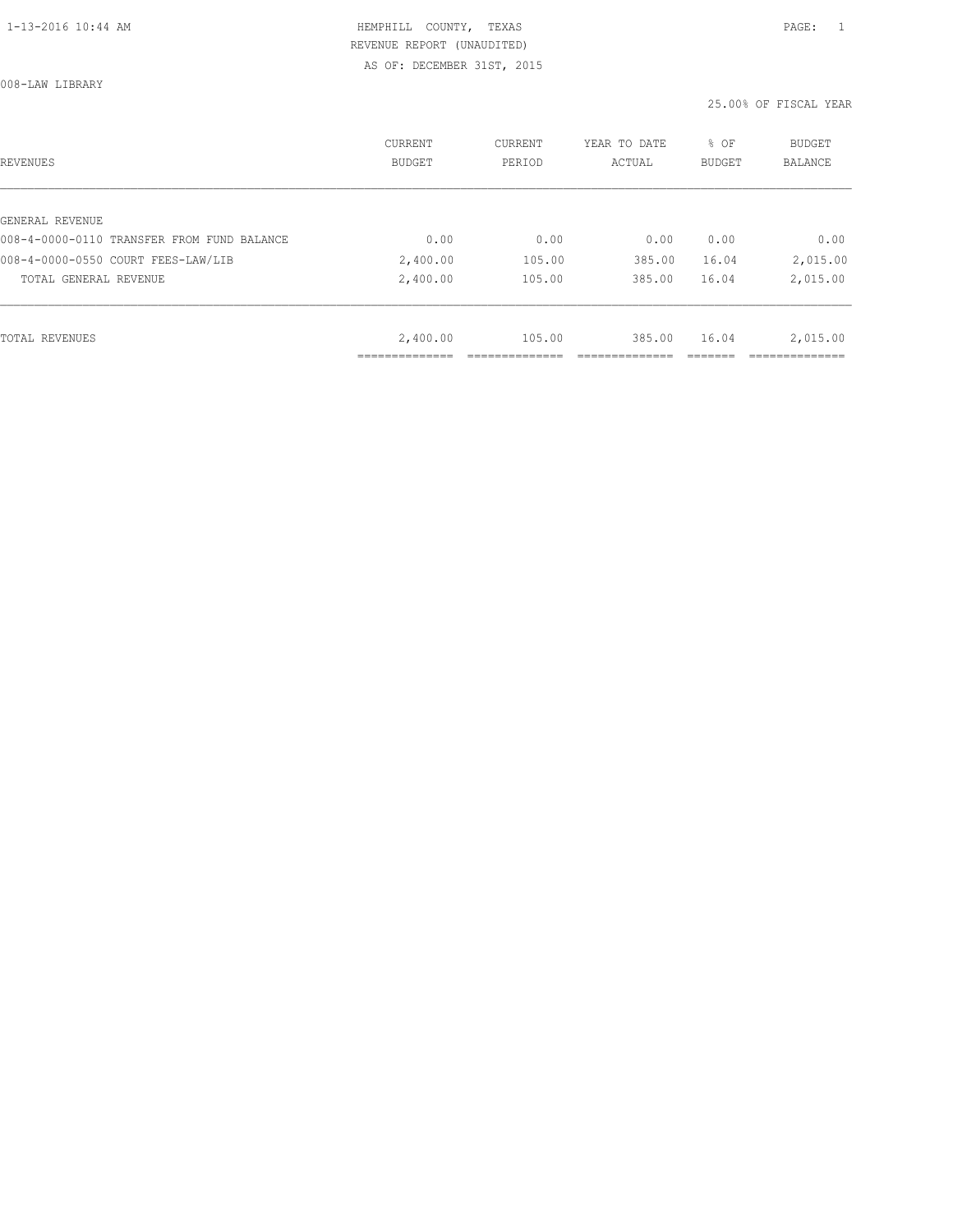009-SECURITY FEE

| REVENUES                                   | CURRENT<br><b>BUDGET</b> | CURRENT<br>PERIOD | YEAR TO DATE<br>ACTUAL | % OF<br>BUDGET | BUDGET<br><b>BALANCE</b> |
|--------------------------------------------|--------------------------|-------------------|------------------------|----------------|--------------------------|
|                                            |                          |                   |                        |                |                          |
| GENERAL REVENUE                            |                          |                   |                        |                |                          |
| 009-4-0000-0110 TRANSFER FROM FUND BALANCE | 50,000.00                | 0.00              | 0.00                   | 0.00           | 50,000.00                |
| 009-4-0000-0191 COURTHOUSE SECURITY FEE    | 8,000.00                 | 188.74            | 906.82                 | 11.34          | 7,093.18                 |
| TOTAL GENERAL REVENUE                      | 58,000.00                | 188.74            | 906.82                 | 1.56           | 57,093.18                |
|                                            |                          |                   |                        |                |                          |
| TOTAL REVENUES                             | 58,000.00                | 188.74            | 906.82                 | 1.56           | 57,093.18                |
|                                            |                          |                   |                        |                |                          |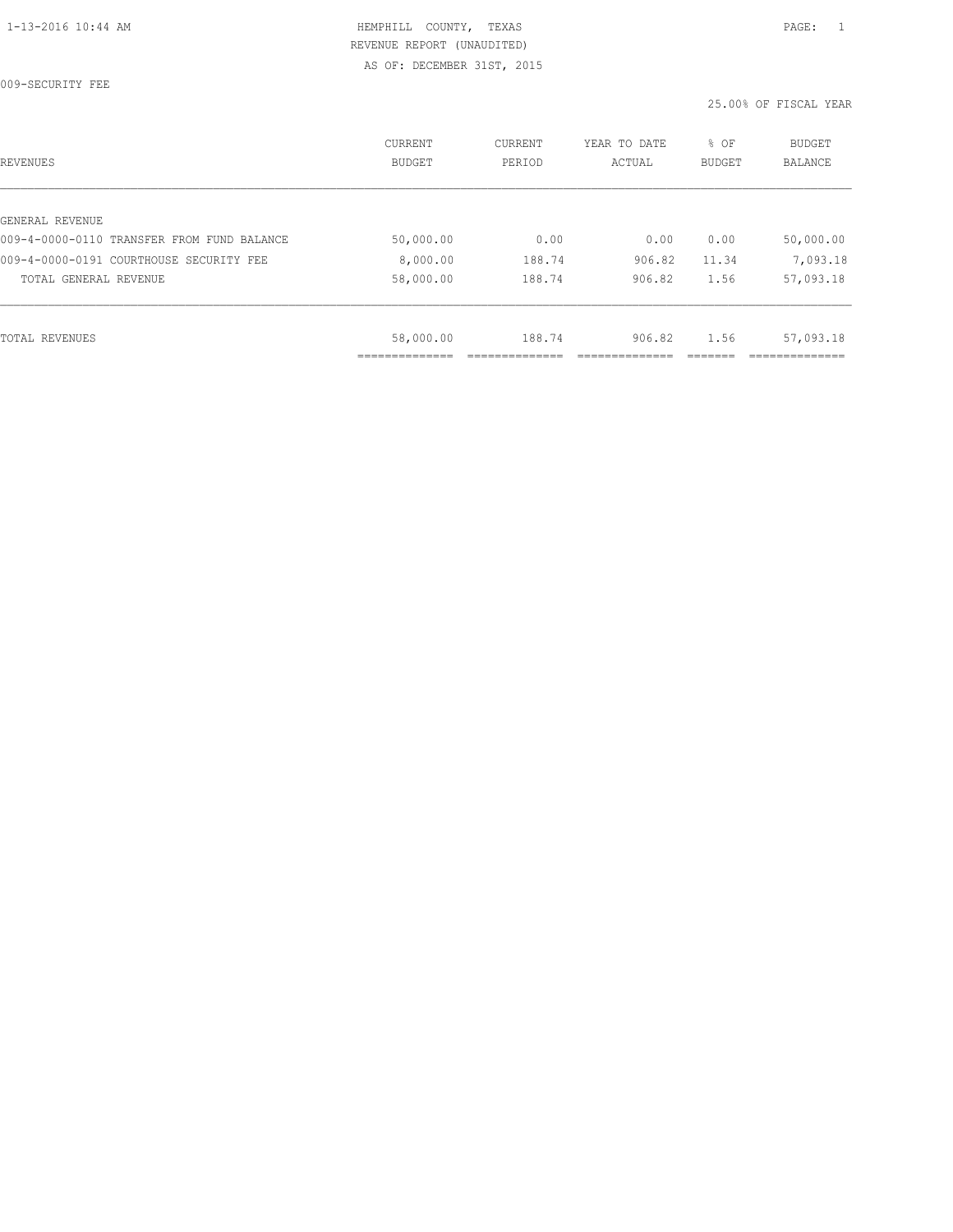010-AIRPORT

| <b>REVENUES</b>                            | CURRENT<br><b>BUDGET</b> | CURRENT<br>PERIOD | YEAR TO DATE<br>ACTUAL | % OF<br><b>BUDGET</b> | <b>BUDGET</b><br><b>BALANCE</b> |
|--------------------------------------------|--------------------------|-------------------|------------------------|-----------------------|---------------------------------|
|                                            |                          |                   |                        |                       |                                 |
| GENERAL REVENUE                            |                          |                   |                        |                       |                                 |
| 010-4-0000-0110 AD VALOREM TAX TRANSFER    | 80,450.00                | 0.00              | 0.00                   | 0.00                  | 80,450.00                       |
| 010-4-0000-0120 INTEREST-AIRPORT           | 50.00                    | 14.92             | 23.23                  | 46.46                 | 26.77                           |
| 010-4-0000-0320 CHAMBER OF COMMERCE        | 0.00                     | 0.00              | 0.00                   | 0.00                  | 0.00                            |
| 010-4-0000-0325 FUEL SALES                 | 150,000.00               | 8,343.76          | 34,580.18              | 23.05                 | 115, 419.82                     |
| 010-4-0000-0326 RENT-HANGARS               | 4,000.00                 | 0.00              | 900.00                 | 22.50                 | 3,100.00                        |
| 010-4-0000-0500 OTHER RECEIPTS             | 0.00                     | 0.00              | 0.00                   | 0.00                  | 0.00                            |
| 010-4-0000-0510 REIMBURSEMENT FROM STATE   | 0.00                     | 0.00              | 10,873.00              | 0.00(                 | 10,873.00                       |
| 010-4-0000-0600 TRANSFER FROM FUND BALANCE | 100,000.00               | 0.00              | 0.00                   | 0.00                  | 100,000.00                      |
| TOTAL GENERAL REVENUE                      | 334,500.00               | 8,358.68          | 46,376.41              | 13.86                 | 288, 123.59                     |
| <b>TOTAL REVENUES</b>                      | 334,500.00               | 8,358.68          | 46,376.41              | 13.86                 | 288,123.59                      |
|                                            | ==============           |                   |                        |                       |                                 |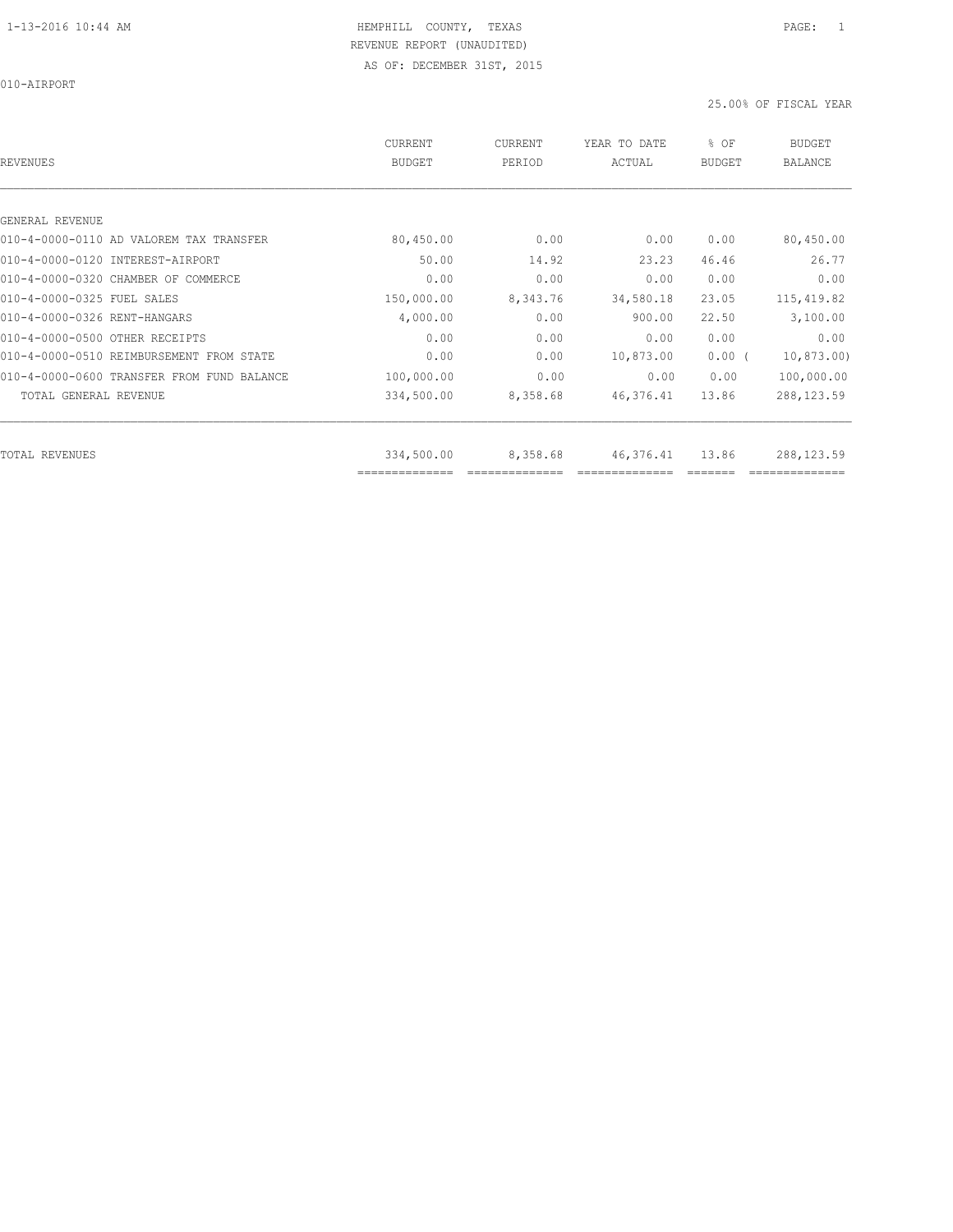011-ROAD & BRIDGE PCT 1

| REVENUES                                       | CURRENT<br><b>BUDGET</b> | CURRENT<br>PERIOD | YEAR TO DATE<br>ACTUAL | % OF<br>BUDGET | <b>BUDGET</b><br><b>BALANCE</b> |
|------------------------------------------------|--------------------------|-------------------|------------------------|----------------|---------------------------------|
|                                                |                          |                   |                        |                |                                 |
| GENERAL REVENUE                                |                          |                   |                        |                |                                 |
| 011-4-0000-0110 TRANSFER FROM FUND BALANCE     | 200,000.00               | 0.00              | 0.00                   | 0.00           | 200,000.00                      |
| 011-4-0000-0120 INTEREST                       | 300.00                   | 0.00              | 0.00                   | 0.00           | 300.00                          |
| 011-4-0000-0121 PEN&INT ON DEL TAX             | 800.00                   | 36.08             | 90.61                  | 11.33          | 709.39                          |
| 011-4-0000-0122 RENDITION PENALTY              | 0.00                     | 1.05              | 39.56                  | $0.00$ (       | 39.56)                          |
| 011-4-0000-0280 FARM TO MARKET TAXES           | 364,376.00               | 9,974.30          | 303,907.46             | 83.40          | 60,468.54                       |
| 011-4-0000-0281 DELINOUENT TAXES               | 2,000.00                 | 969.27            | 1,598.84               | 79.94          | 401.16                          |
| 011-4-0000-0290 LATERAL ROAD                   | 2,500.00                 | 0.00              | 2,088.33               | 83.53          | 411.67                          |
| 011-4-0000-0295 BANKHEAD-JONES FARM TENANT ACT | 3,000.00                 | 0.00              | 0.00                   | 0.00           | 3,000.00                        |
| 011-4-0000-0300 AUTO REGISTRATION              | 50,000.00                | 2,052.85          | 5,768.11               | 11.54          | 44,231.89                       |
| 011-4-0000-0500 OTHER RECEIPTS                 | 2,000.00                 | 0.00              | 3,046.84               | 152.34 (       | 1,046.84)                       |
| 011-4-0000-0510 GRANT FUNDS                    | 0.00                     | 0.00              | 0.00                   | 0.00           | 0.00                            |
| TOTAL GENERAL REVENUE                          | 624,976.00               | 13,033.55         | 316,539.75             | 50.65          | 308,436.25                      |
|                                                |                          |                   |                        |                |                                 |
| TOTAL REVENUES                                 | 624,976.00               | 13,033.55         | 316,539.75             | 50.65          | 308,436.25                      |
|                                                | ==============           |                   |                        |                |                                 |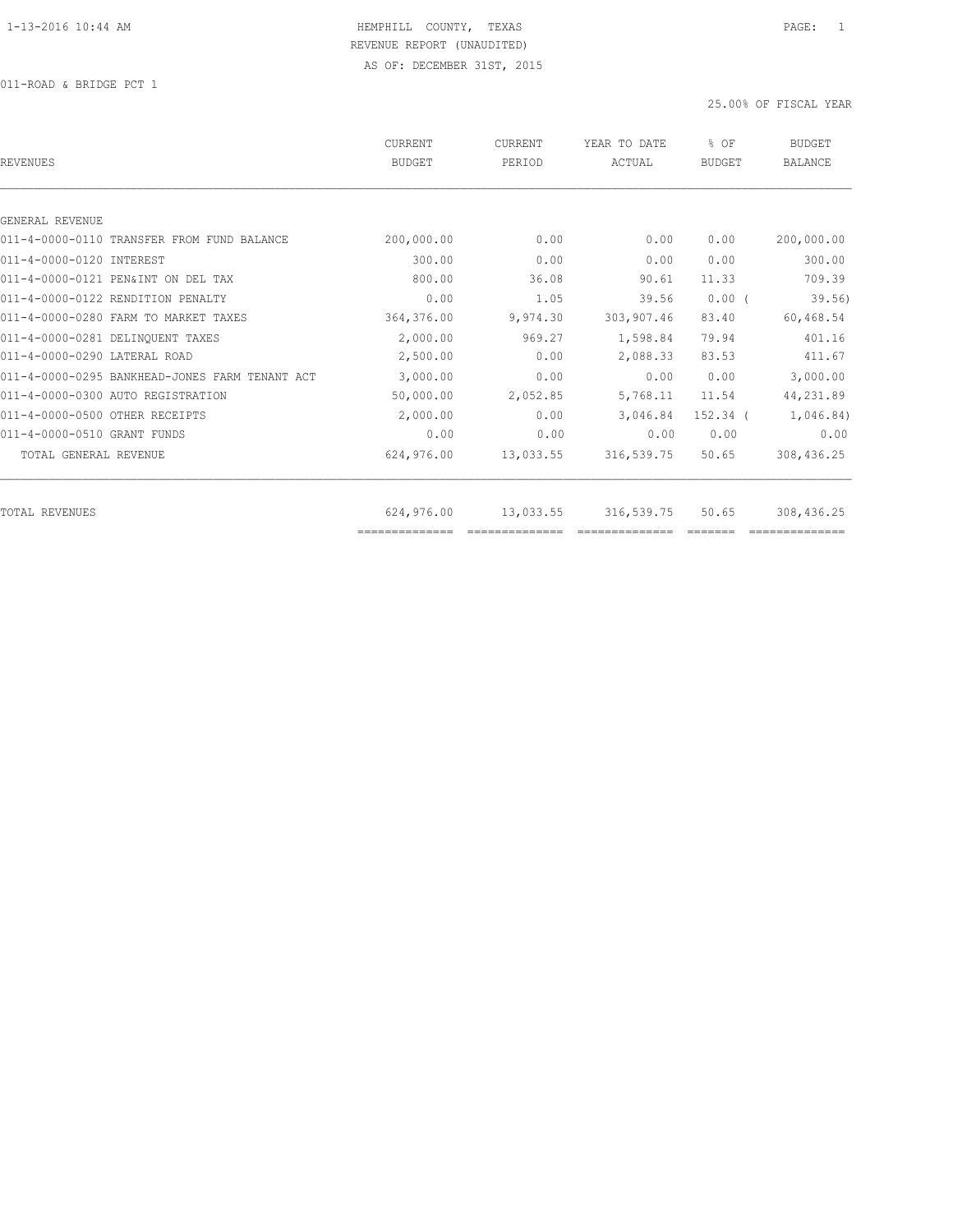012-ROAD & BRIDGE PCT 2

| <b>REVENUES</b>                                | CURRENT<br><b>BUDGET</b> | <b>CURRENT</b><br>PERIOD | YEAR TO DATE<br>ACTUAL | % OF<br><b>BUDGET</b> | <b>BUDGET</b><br><b>BALANCE</b> |
|------------------------------------------------|--------------------------|--------------------------|------------------------|-----------------------|---------------------------------|
|                                                |                          |                          |                        |                       |                                 |
| GENERAL REVENUE                                |                          |                          |                        |                       |                                 |
| 012-4-0000-0110 TRANSFER FROM FUND BALANCE     | 500,000.00               | 0.00                     | 0.00                   | 0.00                  | 500,000.00                      |
| 012-4-0000-0120 INTEREST                       | 250.00                   | 0.00                     | 0.00                   | 0.00                  | 250.00                          |
| 012-4-0000-0121 PEN&INT ON DEL TAX             | 1,000.00                 | 38.25                    | 96.13                  | 9.61                  | 903.87                          |
| 012-4-0000-0122 RENDITION PENALTY              | 0.00                     | 1.12                     | 41.99                  | 0.00(                 | 41.99)                          |
| 012-4-0000-0280 FARM TO MARKET TAXES           | 386,460.00               | 10,578.80                | 322, 326.08            | 83.40                 | 64, 133.92                      |
| 012-4-0000-0281 DELINOUENT TAXES               | 4,000.00                 | 1,028.02                 | 1,695.73               | 42.39                 | 2,304.27                        |
| 012-4-0000-0290 LATERAL ROAD                   | 2,500.00                 | 0.00                     | 2,214.89               | 88.60                 | 285.11                          |
| 012-4-0000-0295 BANKHEAD-JONES FARM TENANT ACT | 3,000.00                 | 0.00                     | 0.00                   | 0.00                  | 3,000.00                        |
| 012-4-0000-0300 AUTO REGISTRATION              | 50,000.00                | 2,177.27                 | 6, 117.67              | 12.24                 | 43,882.33                       |
| 012-4-0000-0350 ROAD CROSSING PERMITS          | 500.00                   | 187.50                   | 187.50                 | 37.50                 | 312.50                          |
| 012-4-0000-0500 OTHER RECEIPTS                 | 1,000.00                 | 0.00                     | 8,664.69               | $866.47$ (            | 7,664.69)                       |
| 012-4-0000-0510 GUARANTEED BUYBACK             | 0.00                     | 0.00                     | 0.00                   | 0.00                  | 0.00                            |
| 012-4-0000-0700 EXPENDABLE FUND BALANCE@10/01/ | 0.00                     | 0.00                     | 0.00                   | 0.00                  | 0.00                            |
| TOTAL GENERAL REVENUE                          | 948,710.00               | 14,010.96                | 341, 344.68            | 35.98                 | 607, 365.32                     |
| <b>TOTAL REVENUES</b>                          | 948,710.00               | 14,010.96                | 341, 344.68            | 35.98                 | 607,365.32                      |
|                                                |                          |                          |                        |                       |                                 |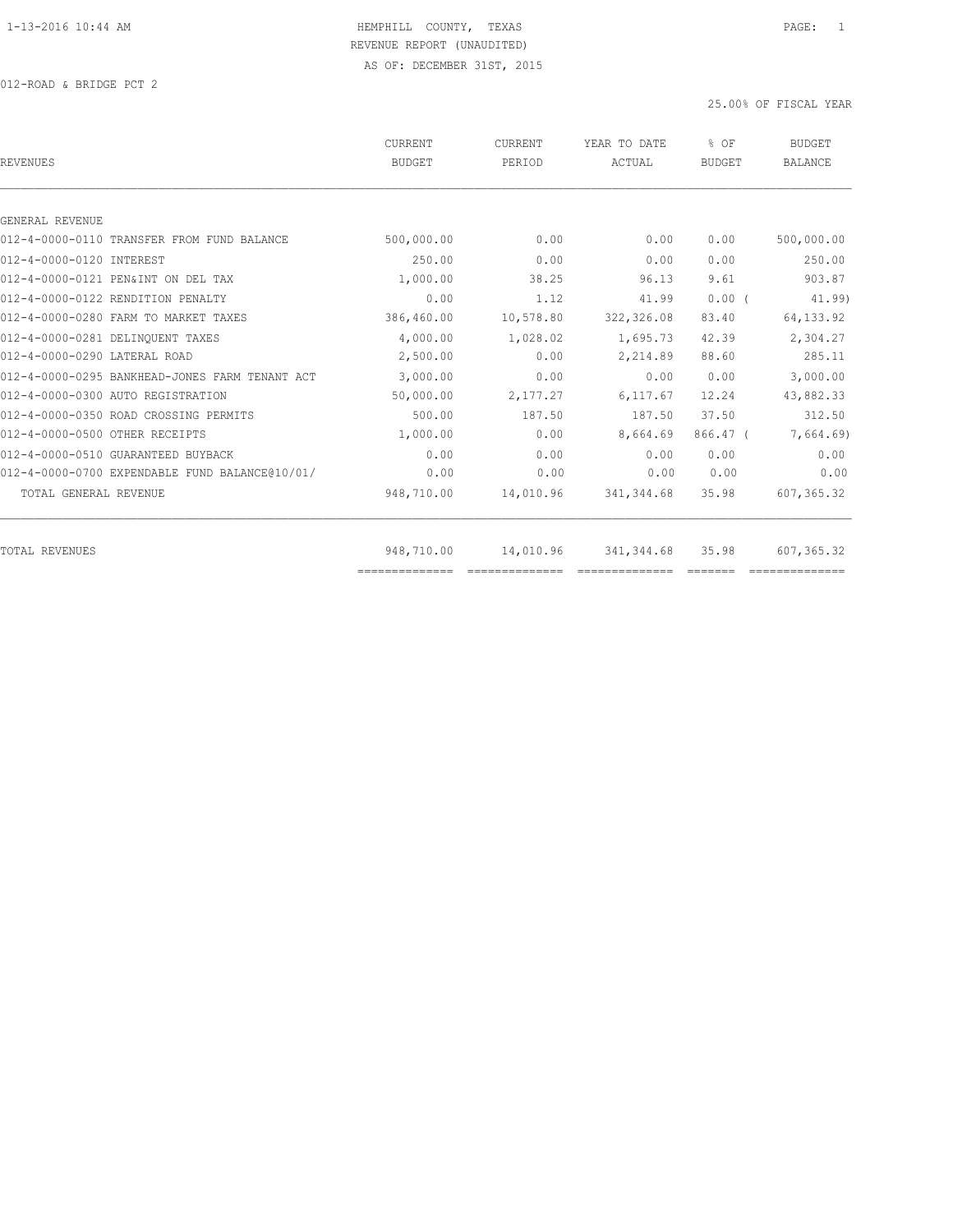013-ROAD & BRIDGE PCT 3

| <b>REVENUES</b>                                | <b>CURRENT</b><br><b>BUDGET</b> | CURRENT<br>PERIOD | YEAR TO DATE<br>ACTUAL | % OF<br><b>BUDGET</b> | <b>BUDGET</b><br><b>BALANCE</b> |
|------------------------------------------------|---------------------------------|-------------------|------------------------|-----------------------|---------------------------------|
|                                                |                                 |                   |                        |                       |                                 |
| GENERAL REVENUE                                |                                 |                   |                        |                       |                                 |
| 013-4-0000-0110 TRANSFER FROM FUND BALANCE     | 500,000.00                      | 0.00              | 0.00                   | 0.00                  | 500,000.00                      |
| 013-4-0000-0120 INTEREST                       | 500.00                          | 0.00              | 0.00                   | 0.00                  | 500.00                          |
| 013-4-0000-0121 PEN&INT ON DEL TAX             | 1,500.00                        | 76.51             | 192.23                 | 12.82                 | 1,307.77                        |
| 013-4-0000-0122 RENDITION PENALTY              | 0.00                            | 2.24              | 83.97                  | $0.00$ (              | 83.97)                          |
| 013-4-0000-0280 FARM TO MARKET TAXES           | 772,920.00                      | 21, 157.59        | 644, 652.16            | 83.40                 | 128,267.84                      |
| 013-4-0000-0281 DELINQUENT TAXES               | 6,000.00                        | 2,056.05          | 3,391.50               | 56.53                 | 2,608.50                        |
| 013-4-0000-0290 LATERAL ROAD                   | 5,000.00                        | 0.00              | 4,429.79               | 88.60                 | 570.21                          |
| 013-4-0000-0295 BANKHEAD-JONES FARM TENANT ACT | 5,000.00                        | 0.00              | 0.00                   | 0.00                  | 5,000.00                        |
| 013-4-0000-0300 AUTO REGISTRATION              | 95,000.00                       | 4,354.53          | 12,235.31              | 12.88                 | 82,764.69                       |
| 013-4-0000-0350 ROAD CROSSING PERMITS          | 1,500.00                        | 375.00            | 2,062.50               | $137.50$ $($          | 562.50                          |
| 013-4-0000-0500 OTHER RECEIPTS                 | 1,000.00                        | 0.00              |                        | 19,048.98 1,904.90 (  | 18,048.98)                      |
| 013-4-0000-0510 GRANT FUNDS                    | 680,000.00                      | 0.00              | 209, 413.99            | 30.80                 | 470,586.01                      |
| TOTAL GENERAL REVENUE                          | 2,068,420.00                    | 28,021.92         | 895,510.43             | 43.29                 | 1, 172, 909.57                  |
| <b>TOTAL REVENUES</b>                          | 2,068,420.00                    | 28,021.92         | 895,510.43             | 43.29                 | 1,172,909.57                    |
|                                                | ==============                  |                   |                        |                       |                                 |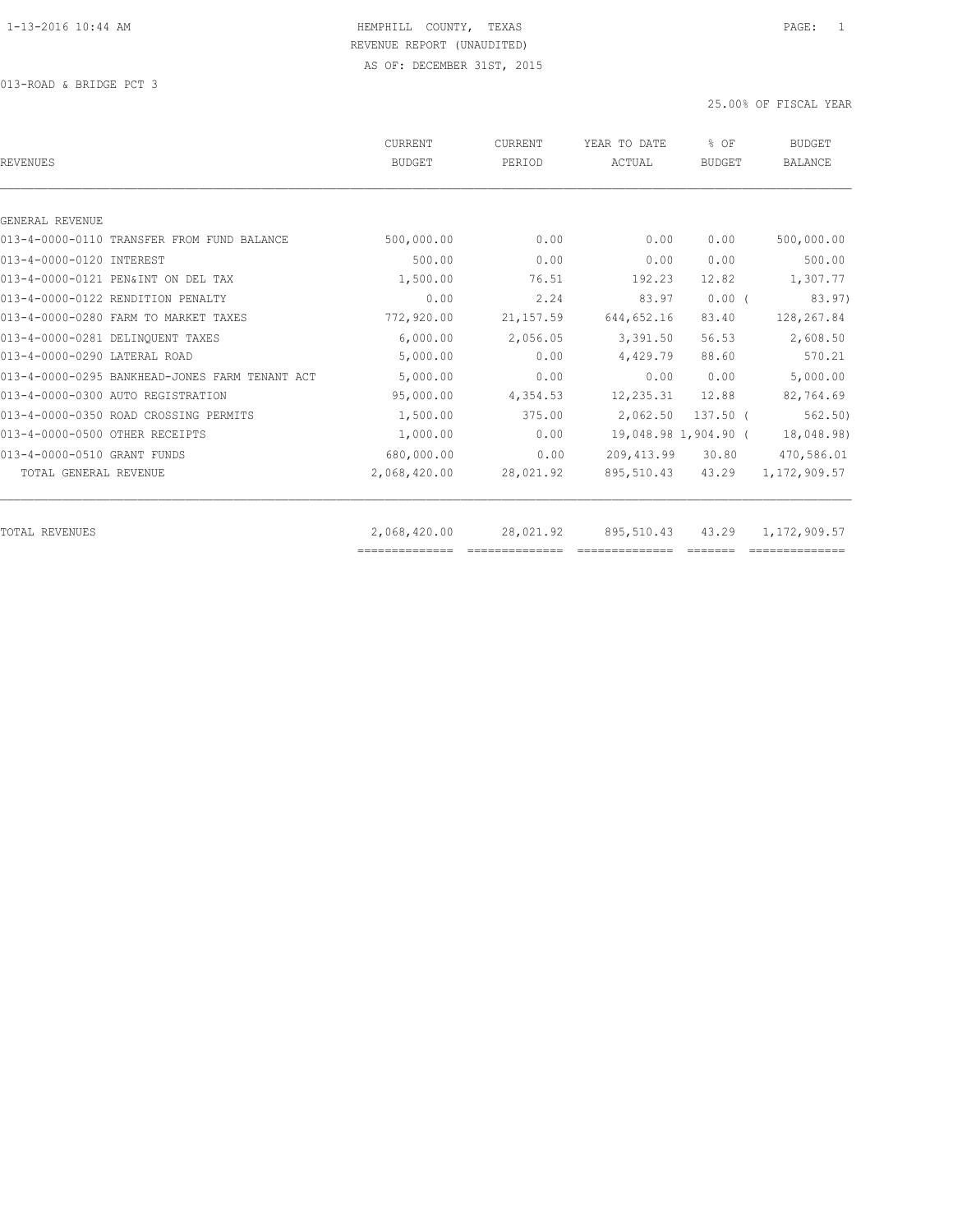014-ROAD & BRIDGE PCT 4

| <b>REVENUES</b>                                | CURRENT<br><b>BUDGET</b> | <b>CURRENT</b><br>PERIOD | YEAR TO DATE<br>ACTUAL | $8$ OF<br><b>BUDGET</b>                                                                                                                                                                                                                                                                                                                                                                                                                                                                | <b>BUDGET</b><br><b>BALANCE</b> |
|------------------------------------------------|--------------------------|--------------------------|------------------------|----------------------------------------------------------------------------------------------------------------------------------------------------------------------------------------------------------------------------------------------------------------------------------------------------------------------------------------------------------------------------------------------------------------------------------------------------------------------------------------|---------------------------------|
|                                                |                          |                          |                        |                                                                                                                                                                                                                                                                                                                                                                                                                                                                                        |                                 |
| GENERAL REVENUE                                |                          |                          |                        |                                                                                                                                                                                                                                                                                                                                                                                                                                                                                        |                                 |
| 014-4-0000-0110 TRANSFER FROM FUND BALANCE     | 600,000.00               | 0.00                     | 0.00                   | 0.00                                                                                                                                                                                                                                                                                                                                                                                                                                                                                   | 600,000.00                      |
| 014-4-0000-0120 INTEREST                       | 500.00                   | 0.00                     | 0.00                   | 0.00                                                                                                                                                                                                                                                                                                                                                                                                                                                                                   | 500.00                          |
| 014-4-0000-0121 PEN&INT ON DEL TAX             | 2,500.00                 | 67.76                    | 170.24                 | 6.81                                                                                                                                                                                                                                                                                                                                                                                                                                                                                   | 2,329.76                        |
| 014-4-0000-0122 RENDITION PENALTY              | 0.00                     | 1.98                     | 74.37                  | $0.00$ (                                                                                                                                                                                                                                                                                                                                                                                                                                                                               | 74.37)                          |
| 014-4-0000-0280 FARM TO MARKET TAXES           | 684,586.00               | 18,739.59                | 570, 977.64            | 83.40                                                                                                                                                                                                                                                                                                                                                                                                                                                                                  | 113,608.36                      |
| 014-4-0000-0281 DELINOUENT TAXES               | 3,000.00                 | 1,821.06                 | 3,003.87               | $100.13$ (                                                                                                                                                                                                                                                                                                                                                                                                                                                                             | 3.87                            |
| 014-4-0000-0290 LATERAL ROAD                   | 5,000.00                 | 0.00                     | 3,923.52               | 78.47                                                                                                                                                                                                                                                                                                                                                                                                                                                                                  | 1,076.48                        |
| 014-4-0000-0295 BANKHEAD-JONES FARM TENANT ACT | 5,000.00                 | 0.00                     | 0.00                   | 0.00                                                                                                                                                                                                                                                                                                                                                                                                                                                                                   | 5,000.00                        |
| 014-4-0000-0300 AUTO REGISTRATION              | 85,000.00                | 3,856.88                 | 10,836.99              | 12.75                                                                                                                                                                                                                                                                                                                                                                                                                                                                                  | 74,163.01                       |
| 014-4-0000-0350 ROAD CROSSING PERMITS          | 1,000.00                 | 0.00                     | 0.00                   | 0.00                                                                                                                                                                                                                                                                                                                                                                                                                                                                                   | 1,000.00                        |
| 014-4-0000-0500 OTHER RECEIPTS                 | 2,000.00                 | 0.00                     | 6,091.42               | $304.57$ (                                                                                                                                                                                                                                                                                                                                                                                                                                                                             | 4,091.42)                       |
| 014-4-0000-0510 GRANT FUNDS                    | 360,000.00               | 0.00                     | 143,559.72             | 39.88                                                                                                                                                                                                                                                                                                                                                                                                                                                                                  | 216,440.28                      |
| 014-4-0000-0700 EXPENDABLE FUND BALANCE@10/01/ | 0.00                     | 0.00                     | 0.00                   | 0.00                                                                                                                                                                                                                                                                                                                                                                                                                                                                                   | 0.00                            |
| TOTAL GENERAL REVENUE                          | 1,748,586.00             | 24,487.27                | 738,637.77             | 42.24                                                                                                                                                                                                                                                                                                                                                                                                                                                                                  | 1,009,948.23                    |
| <b>TOTAL REVENUES</b>                          | 1,748,586.00             | 24,487.27                | 738,637.77             | 42.24                                                                                                                                                                                                                                                                                                                                                                                                                                                                                  | 1,009,948.23                    |
|                                                | ==============           | ---------------          | ==============         | $\begin{array}{cccccccccc} \multicolumn{2}{c}{} & \multicolumn{2}{c}{} & \multicolumn{2}{c}{} & \multicolumn{2}{c}{} & \multicolumn{2}{c}{} & \multicolumn{2}{c}{} & \multicolumn{2}{c}{} & \multicolumn{2}{c}{} & \multicolumn{2}{c}{} & \multicolumn{2}{c}{} & \multicolumn{2}{c}{} & \multicolumn{2}{c}{} & \multicolumn{2}{c}{} & \multicolumn{2}{c}{} & \multicolumn{2}{c}{} & \multicolumn{2}{c}{} & \multicolumn{2}{c}{} & \multicolumn{2}{c}{} & \multicolumn{2}{c}{} & \mult$ |                                 |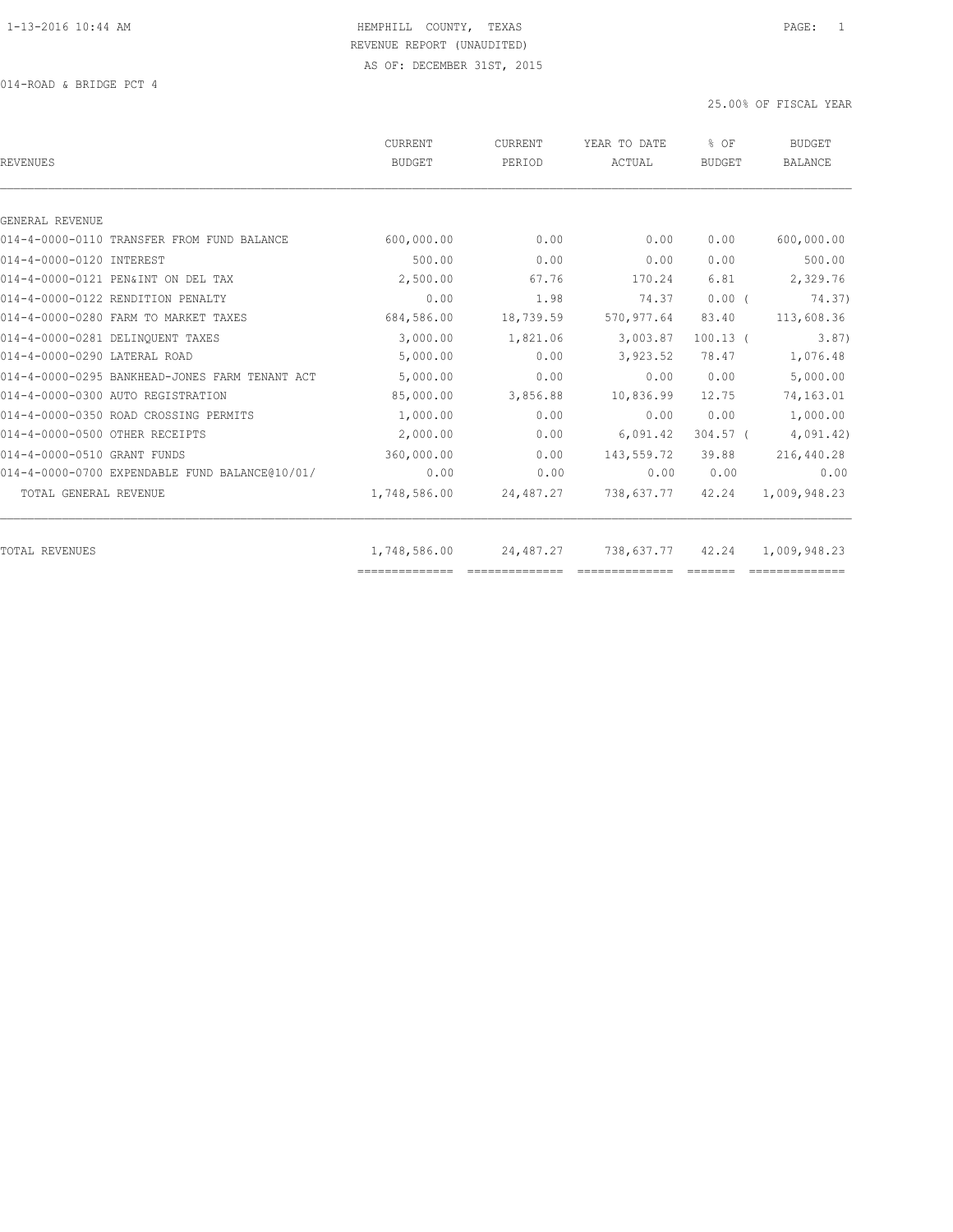022-CO RECORDS PRESERVATION

| REVENUES                                       | CURRENT<br><b>BUDGET</b> | CURRENT<br>PERIOD | YEAR TO DATE<br>ACTUAL | % OF<br>BUDGET | <b>BUDGET</b><br><b>BALANCE</b> |
|------------------------------------------------|--------------------------|-------------------|------------------------|----------------|---------------------------------|
|                                                |                          |                   |                        |                |                                 |
| GENERAL REVENUE                                |                          |                   |                        |                |                                 |
| 022-4-0000-0110 TRANSFER FROM FUND BALANCE     | 80,000.00                | 0.00              | 0.00                   | 0.00           | 80,000.00                       |
| 022-4-0000-0191 COUNTY RECORDS PRESERVATION FE | 12,000.00                | 1,007.91          | 1,930.92               | 16.09          | 10,069.08                       |
| TOTAL GENERAL REVENUE                          | 92,000.00                | 1,007.91          | 1,930.92               | 2.10           | 90,069.08                       |
|                                                |                          |                   |                        |                |                                 |
| TOTAL REVENUES                                 | 92,000.00                | 1,007.91          | 1,930.92               | 2.10           | 90,069.08                       |
|                                                | ___________              |                   |                        |                |                                 |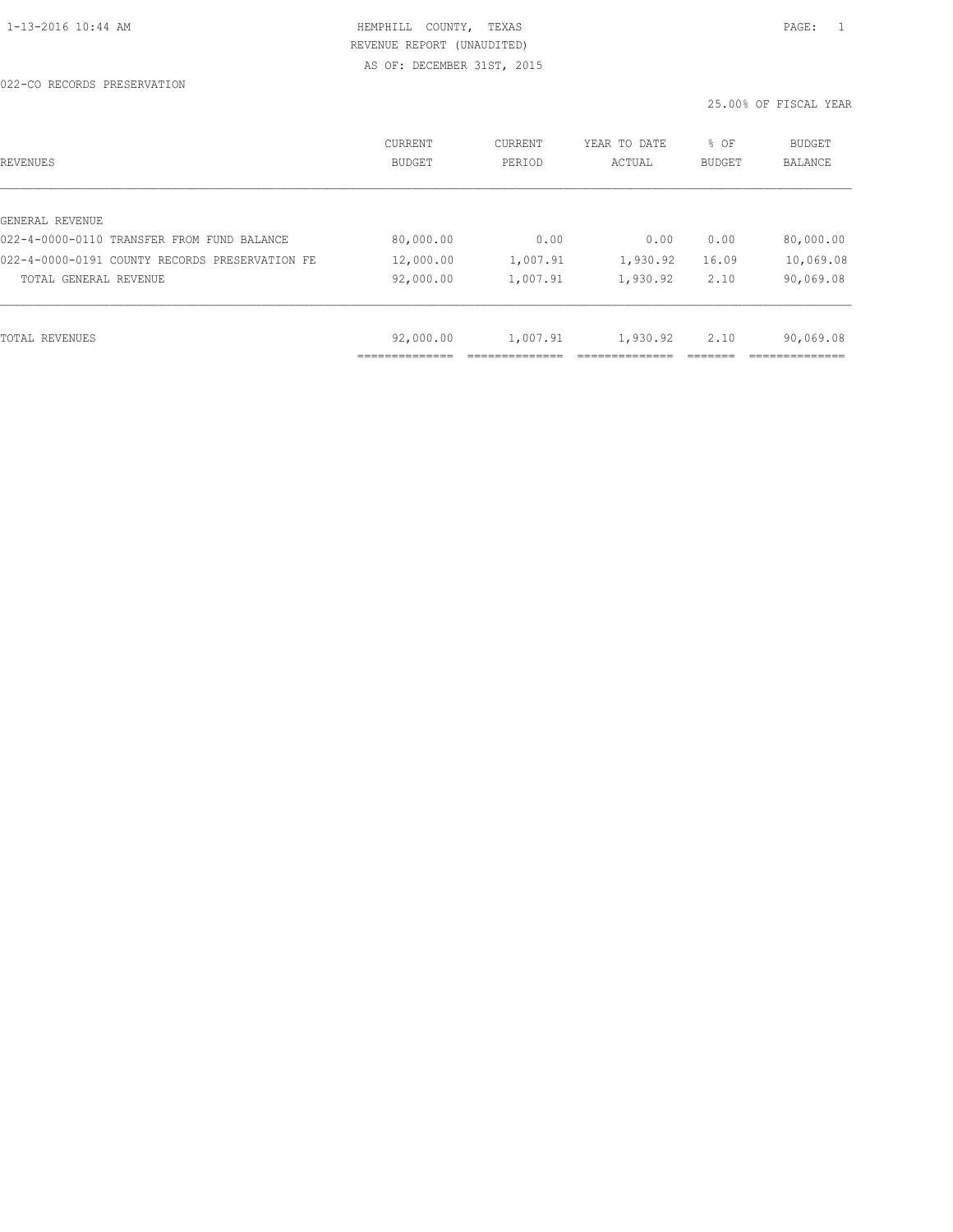#### 023-CLK'S RECORDS PRESERVE

| REVENUES                                      | CURRENT<br><b>BUDGET</b>    | CURRENT<br>PERIOD | YEAR TO DATE<br>ACTUAL | % OF<br>BUDGET | BUDGET<br><b>BALANCE</b> |
|-----------------------------------------------|-----------------------------|-------------------|------------------------|----------------|--------------------------|
|                                               |                             |                   |                        |                |                          |
| GENERAL REVENUE                               |                             |                   |                        |                |                          |
| 023-4-0000-0110 TRANSFER FROM FUND BALANCE    | 0.00                        | 0.00              | 0.00                   | 0.00           | 0.00                     |
| 023-4-0000-0191 REV-CLK'S RECORD PRESERVATION | 800.00                      | 45.87             | 187.54                 | 23.44          | 612.46                   |
| TOTAL GENERAL REVENUE                         | 800.00                      | 45.87             | 187.54                 | 23.44          | 612.46                   |
|                                               |                             |                   |                        |                |                          |
| TOTAL REVENUES                                | 800.00                      | 45.87             | 187.54                 | 23.44          | 612.46                   |
|                                               | -----------<br>------------ |                   |                        |                | ___________              |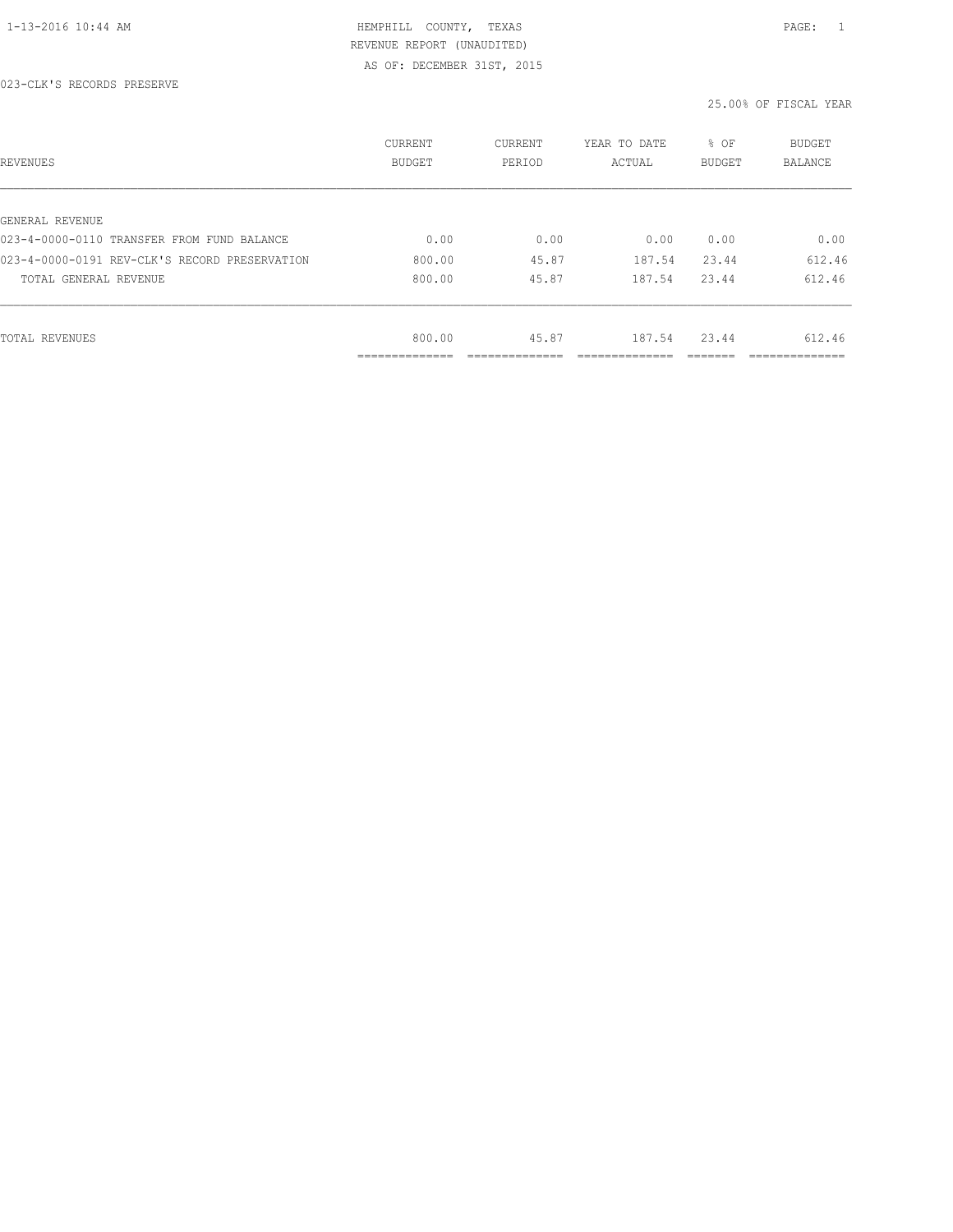024-JUSTICE COURT TECH FUND

| REVENUES                                   | CURRENT<br><b>BUDGET</b> | CURRENT<br>PERIOD | YEAR TO DATE<br>ACTUAL | % OF<br>BUDGET | BUDGET<br><b>BALANCE</b> |
|--------------------------------------------|--------------------------|-------------------|------------------------|----------------|--------------------------|
|                                            |                          |                   |                        |                |                          |
| GENERAL REVENUE                            |                          |                   |                        |                |                          |
| 024-4-0000-0110 TRANSFER FROM FUND BALANCE | 10,000.00                | 0.00              | 0.00                   | 0.00           | 10,000.00                |
| 024-4-0000-0191 TECH FEES/EXP              | 3,000.00                 | 0.00              | 513.75                 | 17.13          | 2,486.25                 |
| TOTAL GENERAL REVENUE                      | 13,000.00                | 0.00              | 513.75                 | 3.95           | 12,486.25                |
|                                            |                          |                   |                        |                |                          |
| TOTAL REVENUES                             | 13,000.00                | 0.00              | 513.75                 | 3.95           | 12,486.25                |
|                                            |                          |                   |                        |                |                          |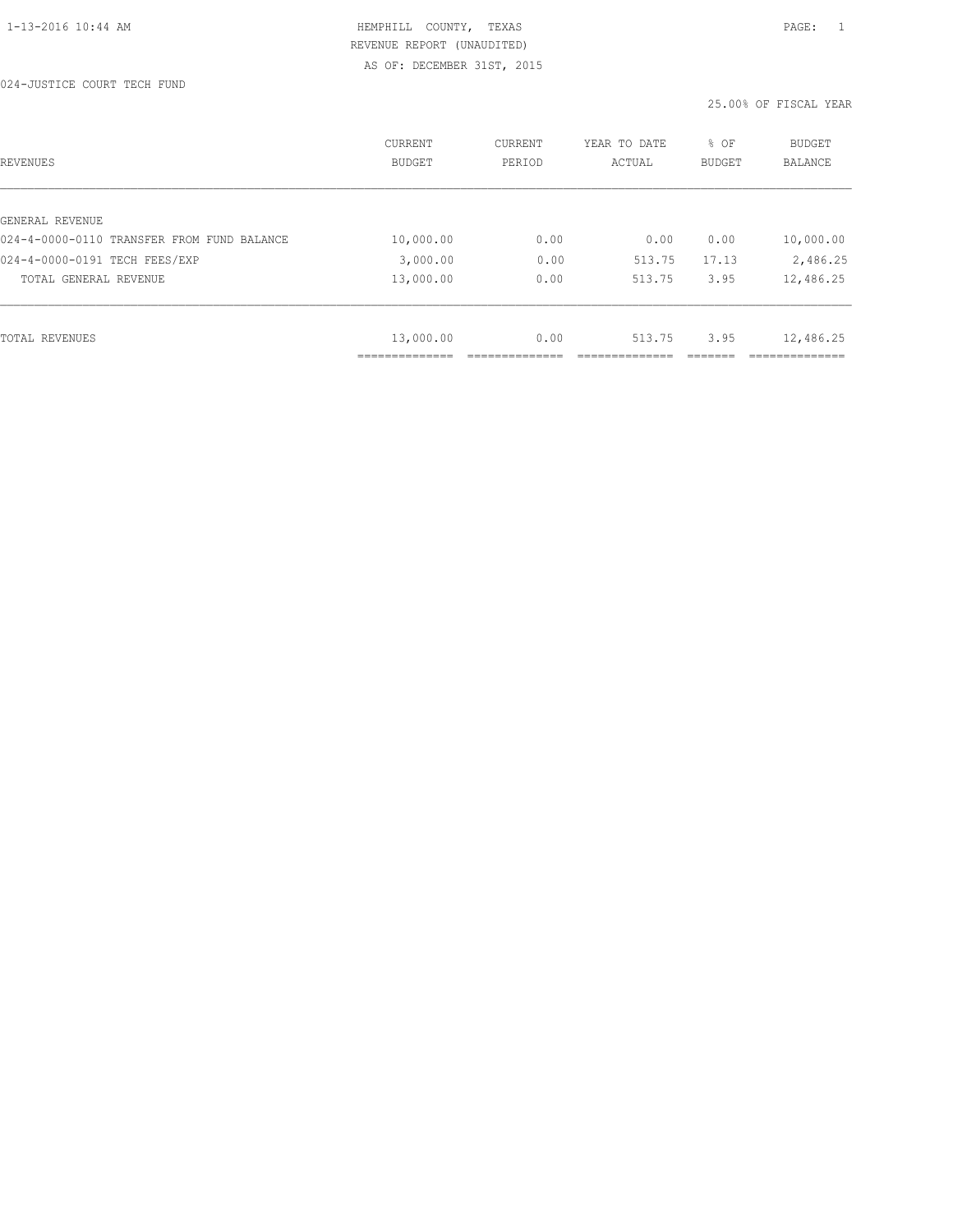#### 032-CHK COLLECTION/CO ATTY

| REVENUES                                   | <b>CURRENT</b><br><b>BUDGET</b> | CURRENT<br>PERIOD | YEAR TO DATE<br>ACTUAL | % OF<br>BUDGET | <b>BUDGET</b><br>BALANCE |
|--------------------------------------------|---------------------------------|-------------------|------------------------|----------------|--------------------------|
|                                            |                                 |                   |                        |                |                          |
| GENERAL REVENUE                            |                                 |                   |                        |                |                          |
| 032-4-0000-0110 TRANSFER FROM FUND BALANCE | 17,000.00                       | 0.00              | 0.00                   | 0.00           | 17,000.00                |
| 032-4-0000-0220 FEES-CHECK COLLECTION      | 500.00                          | 50.00             | 65.00                  | 13.00          | 435.00                   |
| TOTAL GENERAL REVENUE                      | 17,500.00                       | 50.00             | 65.00                  | 0.37           | 17,435.00                |
|                                            |                                 |                   |                        |                |                          |
| TOTAL REVENUES                             | 17,500.00                       | 50.00             | 65.00                  | 0.37           | 17,435.00                |
|                                            |                                 |                   |                        |                |                          |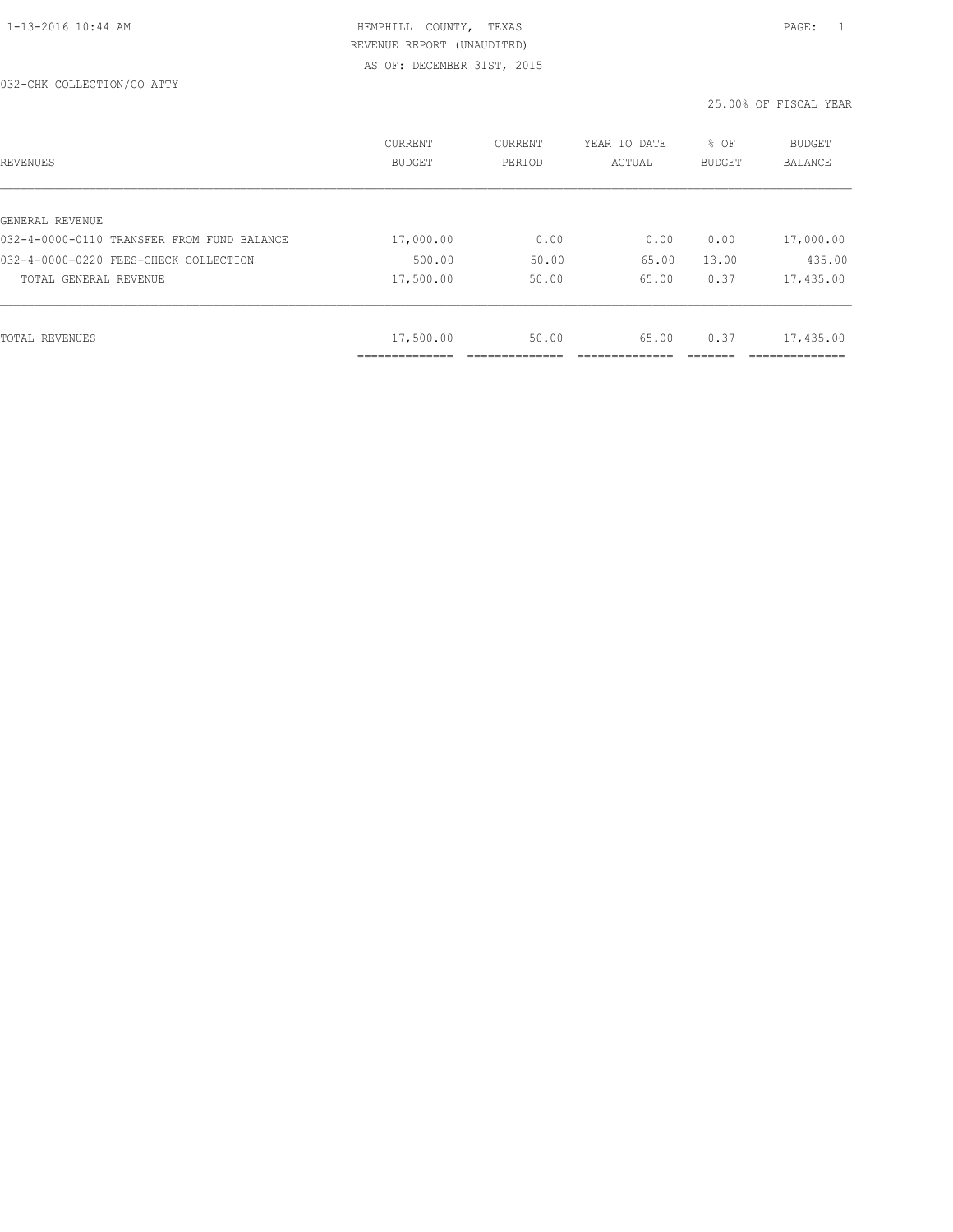| REVENUES                                   | <b>CURRENT</b><br><b>BUDGET</b> | CURRENT<br>PERIOD | YEAR TO DATE<br>ACTUAL | % OF<br><b>BUDGET</b> | BUDGET<br><b>BALANCE</b> |
|--------------------------------------------|---------------------------------|-------------------|------------------------|-----------------------|--------------------------|
|                                            |                                 |                   |                        |                       |                          |
| GENERAL REVENUE                            |                                 |                   |                        |                       |                          |
| 036-4-0000-0110 TRANSFER FROM FUND BALANCE | 6,000.00                        | 0.00              | 0.00                   | 0.00                  | 6,000.00                 |
| 036-4-0000-0440 STATE FEES                 | 2,000.00                        | 0.00              | 0.00                   | 0.00                  | 2,000.00                 |
| TOTAL GENERAL REVENUE                      | 8,000.00                        | 0.00              | 0.00                   | 0.00                  | 8,000.00                 |
|                                            |                                 |                   |                        |                       |                          |
| TOTAL REVENUES                             | 8,000.00                        | 0.00              | 0.00                   | 0.00                  | 8,000.00                 |
|                                            |                                 |                   |                        |                       |                          |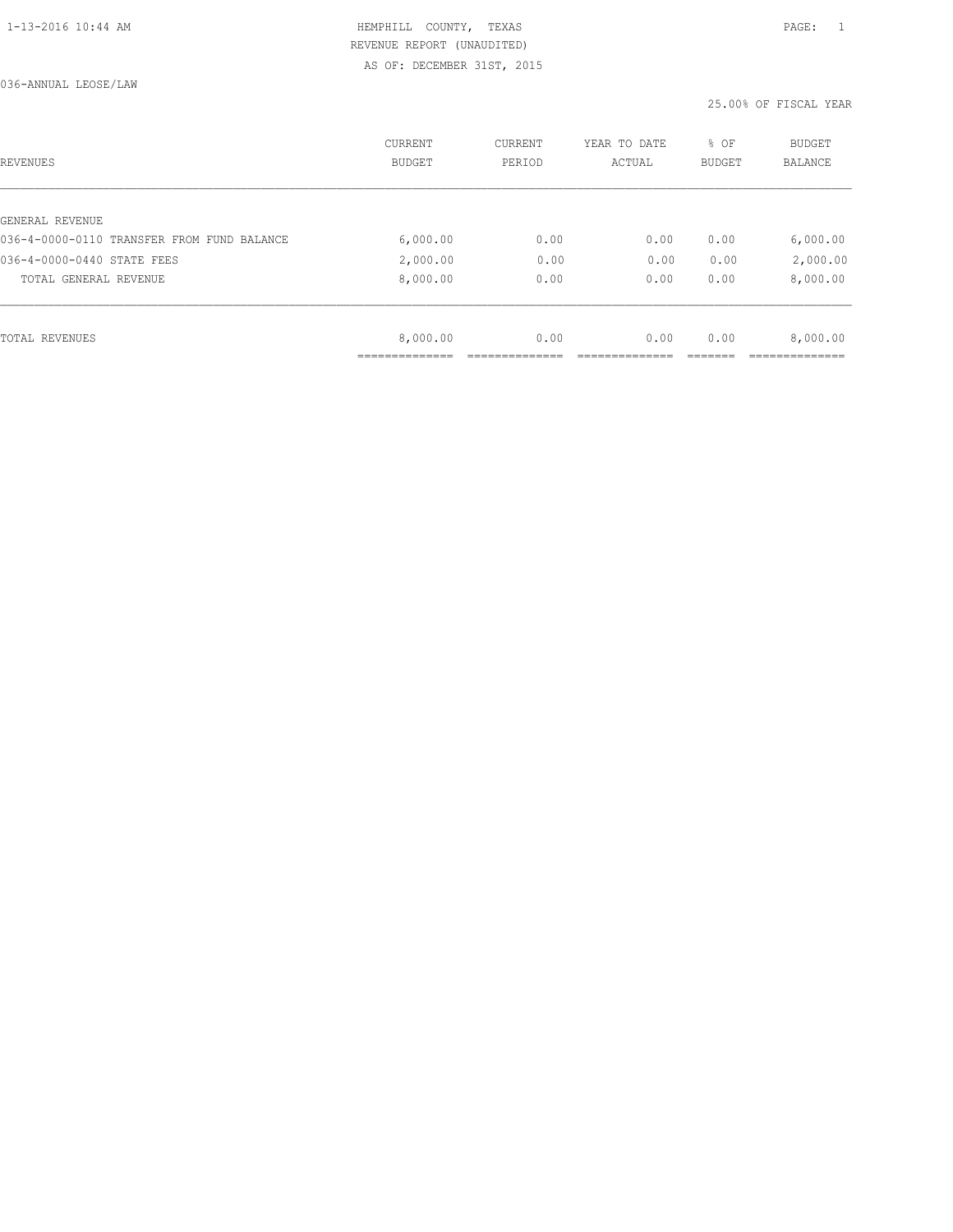046-SCAAP

| REVENUES                                   | CURRENT<br><b>BUDGET</b> | CURRENT<br>PERIOD | YEAR TO DATE<br>ACTUAL | % OF<br>BUDGET | <b>BUDGET</b><br>BALANCE |
|--------------------------------------------|--------------------------|-------------------|------------------------|----------------|--------------------------|
|                                            |                          |                   |                        |                |                          |
| GENERAL REVENUE                            |                          |                   |                        |                |                          |
| 046-4-0000-0110 TRANSFER FROM FUND BALANCE | 50,000.00                | 0.00              | 0.00                   | 0.00           | 50,000.00                |
| 046-4-0000-0260 GRANT AWARD                | 7,000.00                 | 0.00              | 3,229.00               | 46.13          | 3,771.00                 |
| TOTAL GENERAL REVENUE                      | 57,000.00                | 0.00              | 3,229.00               | 5.66           | 53,771.00                |
|                                            |                          |                   |                        |                |                          |
| TOTAL REVENUES                             | 57,000.00                | 0.00              | 3,229.00               | 5.66           | 53,771.00                |
|                                            |                          |                   |                        |                |                          |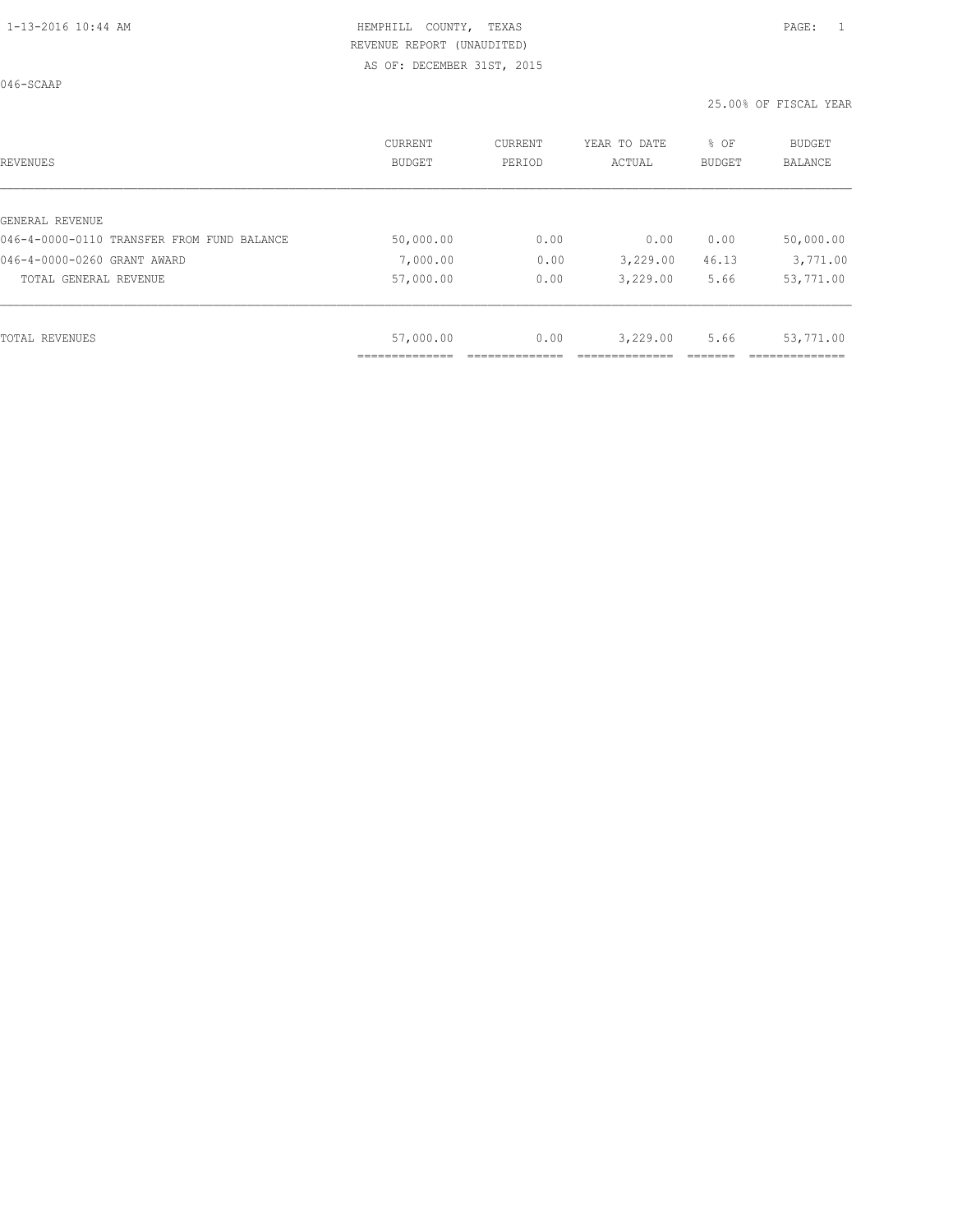047-SHERIFF COMMISSARY

| REVENUES                             | CURRENT<br><b>BUDGET</b> | CURRENT<br>PERIOD | YEAR TO DATE<br>ACTUAL | % OF<br>BUDGET | BUDGET<br>BALANCE |
|--------------------------------------|--------------------------|-------------------|------------------------|----------------|-------------------|
|                                      |                          |                   |                        |                |                   |
| GENERAL REVENUE                      |                          |                   |                        |                |                   |
| 047-4-0000-0401 SALES/COMMISSARY     | 0.00                     | 0.00              | 0.00                   | 0.00           | 0.00              |
| 047-4-0000-0500 MISCELLANEOUS INCOME | 0.00                     | 0.00              | 0.00                   | 0.00           | 0.00              |
| TOTAL GENERAL REVENUE                | 0.00                     | 0.00              | 0.00                   | 0.00           | 0.00              |
|                                      |                          |                   |                        |                |                   |
| TOTAL REVENUES                       | 0.00                     | 0.00              | 0.00                   | 0.00           | 0.00              |
|                                      | ----------               |                   |                        |                |                   |